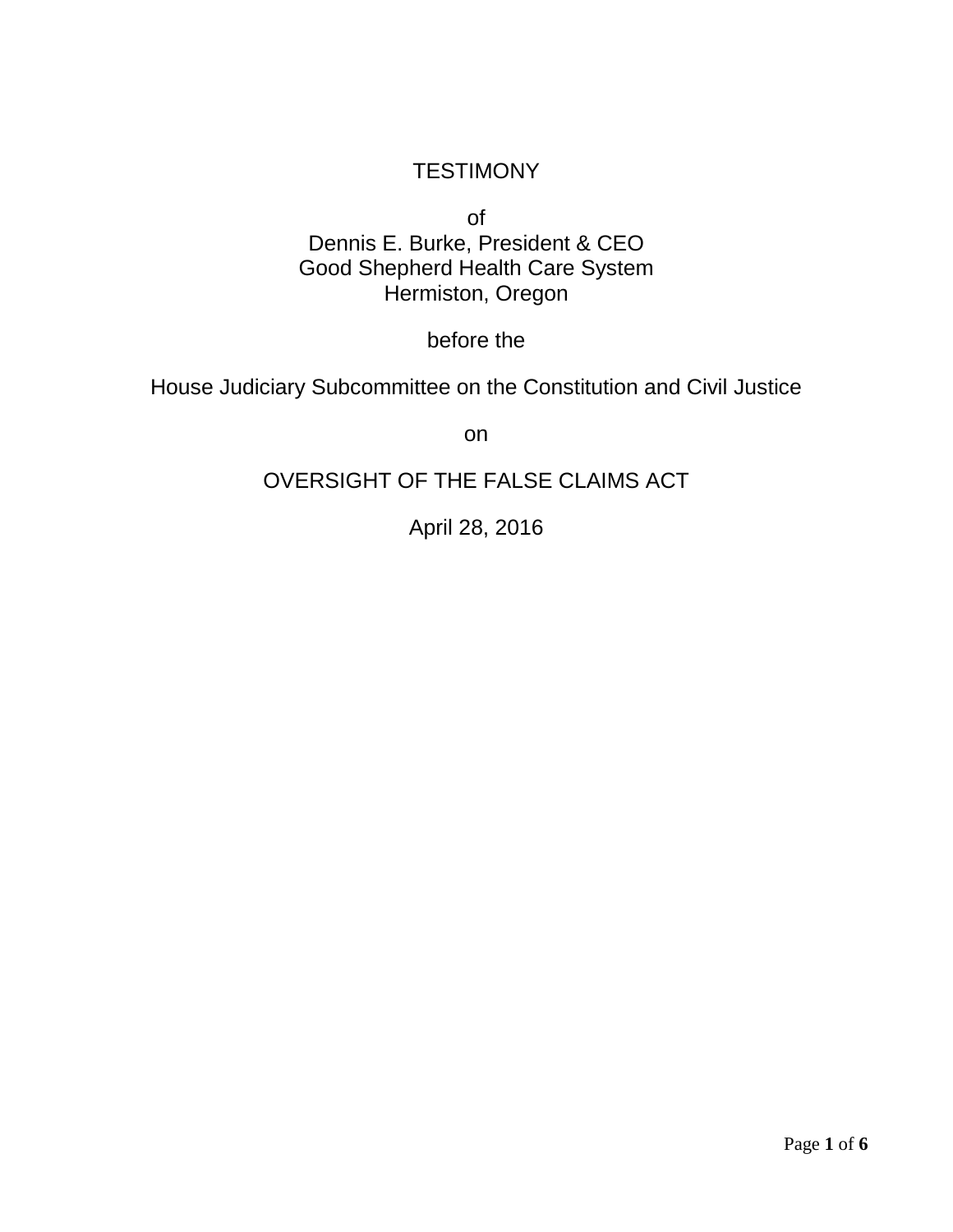## **Testimony of Dennis E. Burke, President & CEO Good Shepherd Health Care System Hermiston, Oregon April 28, 2016**

Good afternoon. Mr. Chairman and Members of the Constitution and Civil Justice Subcommittee, my name is Dennis Burke. I am the President and CEO of Good Shepherd Health Care System in Hermiston, Oregon, where I have had the pleasure of serving for the past 27 years. I appreciate this opportunity to share our experience with the False Claims Act. It is my hope that – in some small way – our experience will shed light on some of the consequences of the FCA, that I am sure were never intended by Members of Congress.

First, I would like to make it clear that my Board of Directors and I strongly support antifraud statutes, active government programs that seek to identify and eliminate fraudulent activity and whistleblowers who have legitimate allegations. Fraud harms all of us and reduces limited resources for **bona fide** healthcare purposes. I will be brief today but it is my hope that you will find an opportunity to read the more detailed, written account of our experience, as outlined in the letter attached to my statement, addressed to Senator Wyden, dated August 23, 2006.

Let me say from the outset that it was our intent to comply with the law and we felt we were in full compliance. We were not and we are not perfect BUT we were not intentionally violating any law. We were the victim of a disgruntled former employee who turned relator. Having said that, we could just as easily have been the victim of a rogue employee who intentionally violated our policies and procedures. The ensuing

2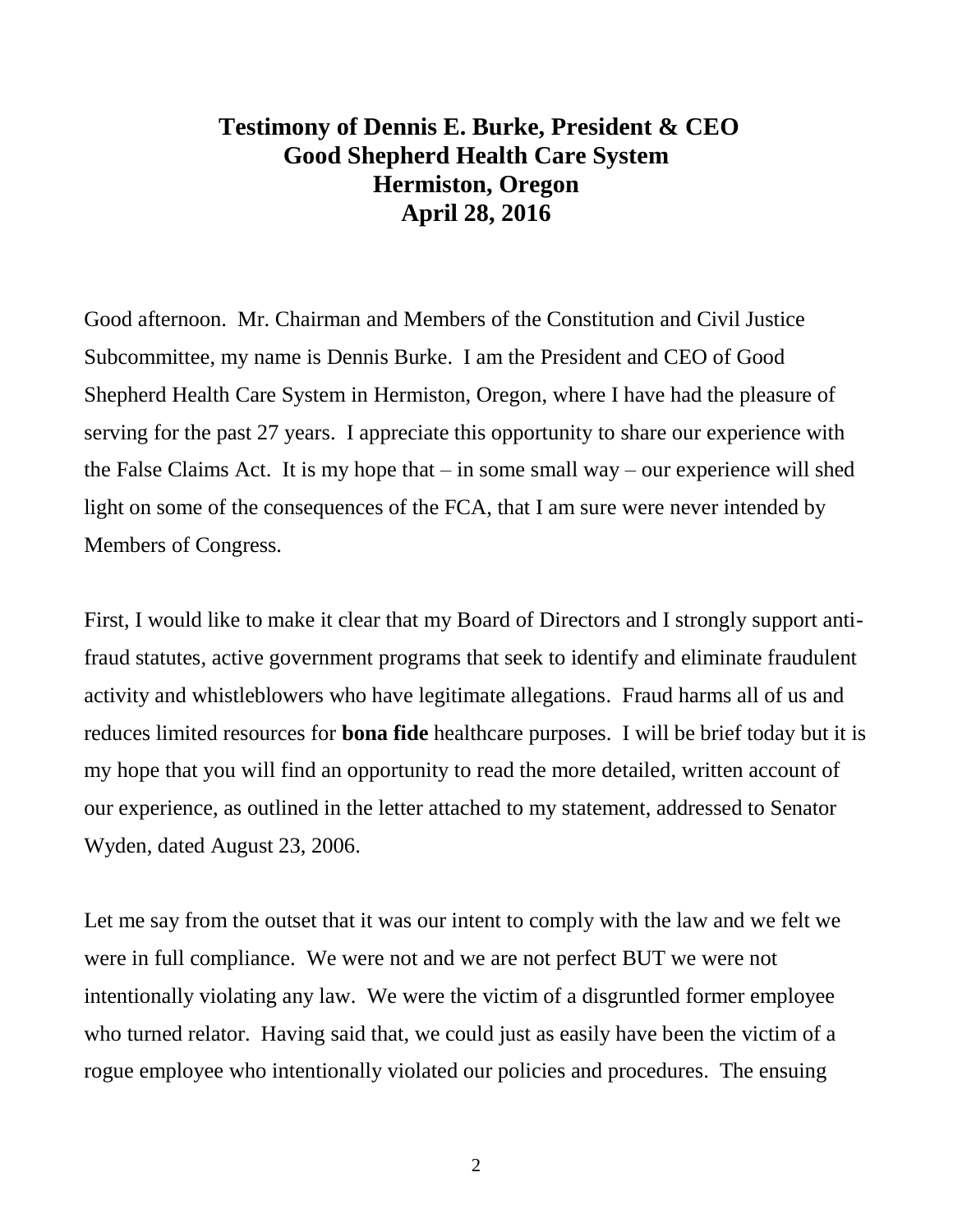process would have been the same. Sadly, the FCA makes no distinction between organizations that are victims of false allegations and those that have proper anti-fraud measures in place but fall victim to rogue employees, just as it makes no distinction between organizations that are doing everything they can and should do to prevent fraud and those organizations that take minimum precautions.

What happened to us is what I will call an overreaction...an overreaction that cost us dearly in terms of both reputation and dollars and cents. In the end, it was determined that **we had not defrauded the government** and the DOJ dropped its investigation. This is what happened….

In 2003, agents from the FBI and the Oregon Medicaid Fraud Unit visited our hospital, asking questions about our billing practices. A few weeks later, we were raided by a team of agents who came to the hospital at night. They combed through our records, taking boxes of billings, financial documents, contracts, medical records and other information. Our hospital counsel was ultimately able to ascertain that a *qui tam* case had been filed against us. But it was "sealed", so we were unaware of the nature of the investigation.

The federal court in Portland, Oregon made the FBI affidavit for the raid public. Our local newspaper and *The Oregonian* (a Portland, Oregon newspaper) featured all of the allegations in the complaint. These stories were extremely damaging to our hospital's reputation. We even had a visiting physician clinic threaten to discontinue its relationship with our hospital.

3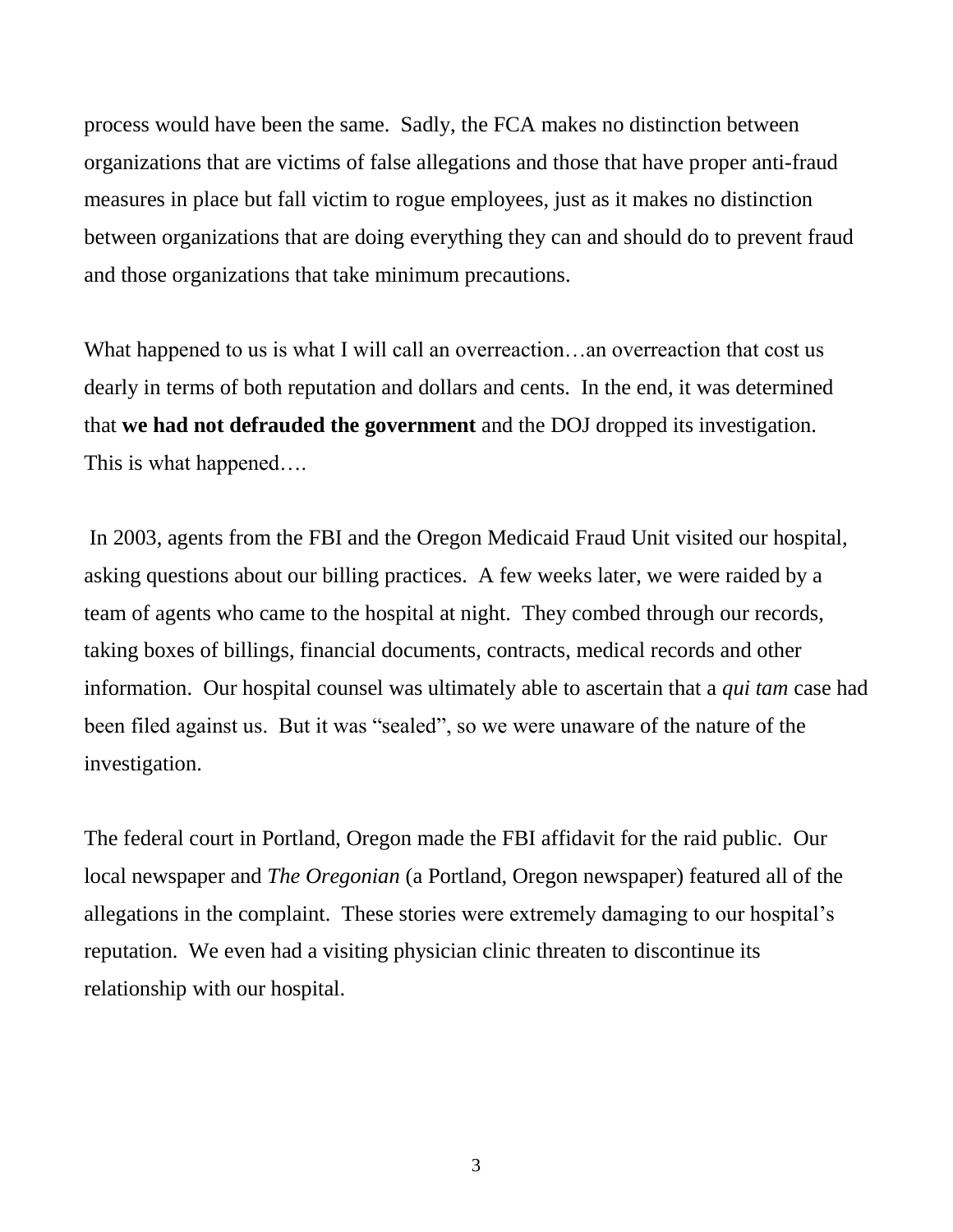The *qui tam* relator's allegations included every fraud "hot button" at that time. This included:

- lab unbundling
- physician kick-backs
- three-day window billing violations
- upcoding
- billing for services not rendered
- misrepresentation of physician credentials
- cost report irregularities, etc.

Due to the nature and scope of the allegations, the investigation was heightened from a civil to a criminal investigation. At the time of the raid, I was told by an agent that "if even a part of these allegations are true, someone is going to jail".

During the course of the investigation, the government began discovering significant differences between the allegations and actual hospital practices. In a matter of weeks, the government scaled the investigation back to a civil investigation.

Over the course of two-and-a-half years the majority of the allegations were dismissed outright. However, the investigation did reveal that we had some irregularities associated with our Emergency Room billings. We had installed a new computer system and the department manager had – inadvertently – programmed the billing system such that the Emergency Room medical director's name appeared on all of our billing forms as the treating physician and the treating physician's name appeared as the consulting physician. Because of this error, the Department of Justice requested that we perform an extensive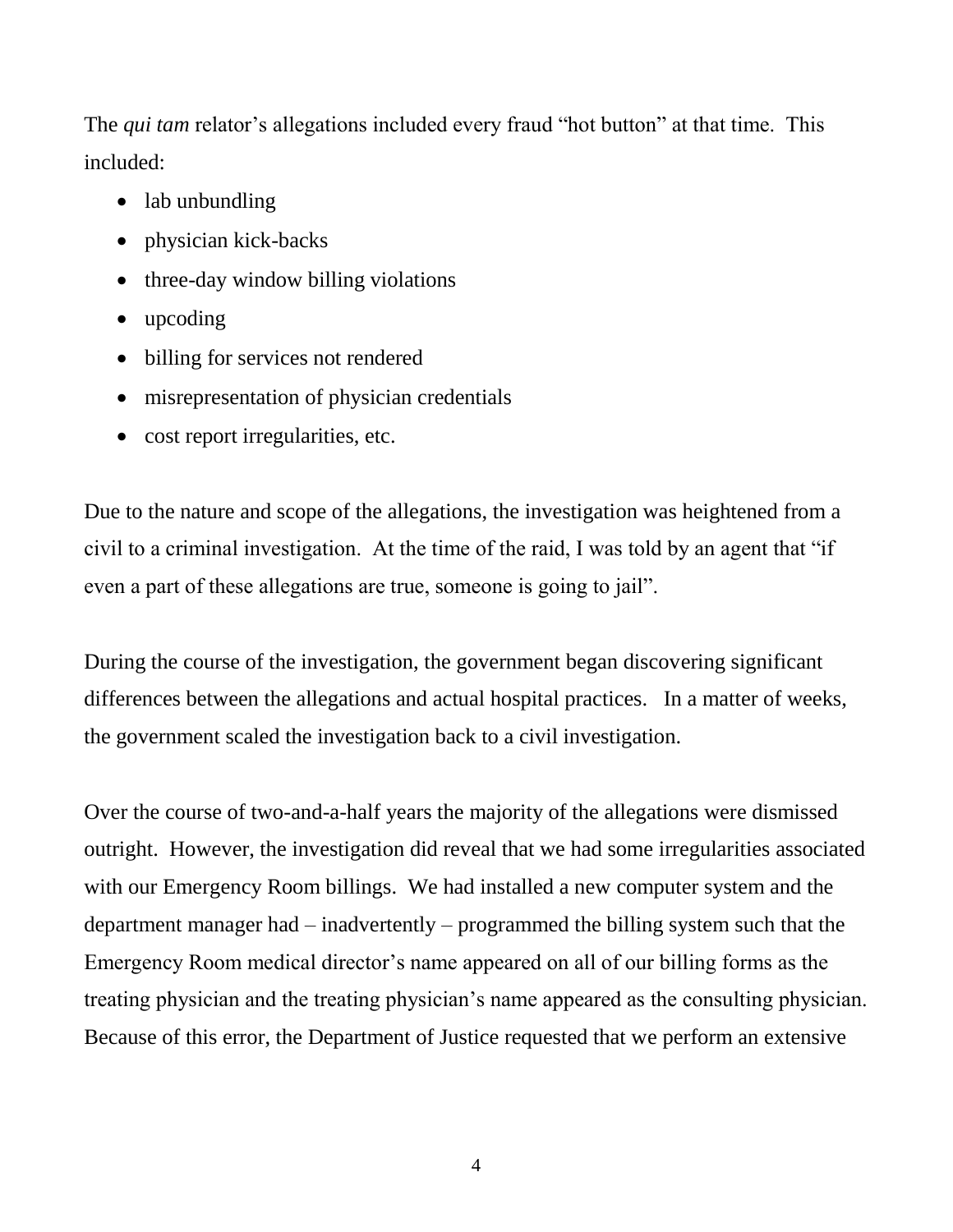audit (at our expense) through an independent third party reviewer recommended by the Department of Justice.

The results of the audit showed that all services were provided by qualified physicians and that services were appropriately coded. In fact, the audit revealed that Medicare and Medicaid were actually slightly under-billed vis-a-vis the level of coding that could be supported by the documentation. Following the results of this audit, the State Medicaid Fraud Unit and the Department of Justice dropped their investigation.

In its entirety, we were subject to a humiliating raid and an investigation by the federal government due to a disgruntled former employee. The relator took advantage of the law's protections to, in essence, "throw everything on the wall to see if anything might stick." We experienced a three-year investigation, which consumed hundreds of internal man-hours and well over \$1 million in attorney fees, consultation fees and undeserved settlement costs, not to mention the significant harm to our reputation.

Having experienced what we consider to be a frivolous complaint of false allegations and an expensive investigation, we would like to share our concerns and perceptions of the law as it currently exists – hopefully to protect our hospital and others against future unintended consequences of a well-meaning law:

- Relators should be required to demonstrate that they have brought their concerns to the attention of the target organization (or hospital) before they bring the matter to the government.
- Without being required to make specific allegations, is not fair that targeted organizations like ours, are subject to over \$1 million in expenses and in the end, the accuser is able to just walk away and say "oops, I guess we were (I was) wrong."

5